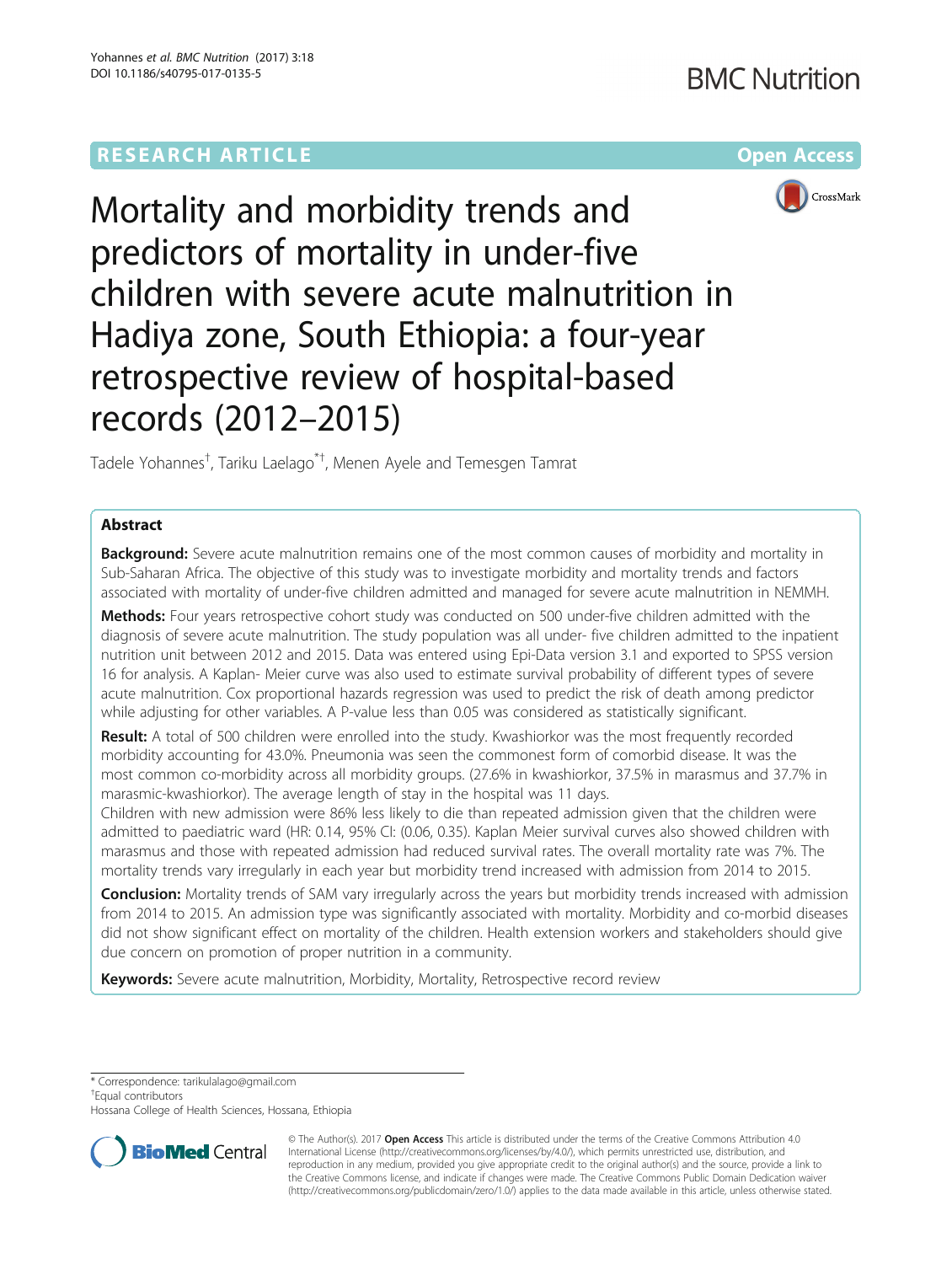# Background

Malnutrition remains one of the most common causes of morbidity and mortality among children throughout the world. It has been responsible, directly or indirectly, for 60% of the 10.9 million deaths annually among under-five children. Over two-thirds of these deaths, which are often associated with inappropriate feeding practices, occur during the first year of life [[1, 2\]](#page-7-0).

Severe acute malnutrition (SAM) is characterised by wasting (marasmus), oedema (kwashiorkor), or both (marasmic kwashiorkor), and occurs mostly in children [[3\]](#page-7-0). It arises as a consequence of a sudden period of food shortage and is associated with loss of a person's body fat and wasting of their skeleton [[4\]](#page-7-0).

Globally, about 25 to 35 million under-five children have SAM and 13 million of these children live in sub-Saharan Africa. One million of those children die every year [\[5](#page-7-0)]. The death rate after admission is higher. Study conducted in Zambia showed death rate after admission as 46% [[6\]](#page-7-0).

In Ethiopia, malnutrition is one of the leading causes of morbidity and mortality in under-five children. The country has the second highest rate of malnutrition in Sub-Saharan Africa [[7\]](#page-7-0).

Among the principal cause of death in young children, 60.7% of deaths from diarrhoea, 52.3% of death from pneumonia, 44.8% of deaths from measles and 57.3% of death from malaria are attributable of malnutrition. Because of this high risk of death, many children with SAM are managed in hospitals [[8\]](#page-7-0).

In many health facilities of Ethiopia, the mortality rate from SAM is over 20% [[9](#page-7-0)]. In view of this, federal minster of health has since 2007, implemented therapeutic Feeding Programme for the management of SAM. The therapeutic feeding programme is implemented by the minister of health in cooperation with UNICEF (United Nations International Children's Emergency Fund), and non-governmental organizations like save the children, United States and Valid international. The program is integrating the management of SAM into hospitals, health facilities and medical universities. SAM management includes two approaches: Therapeutic feeding unit (In patient care) for children with SAM and complications and; Out-patient therapeutic programme for children with uncomplicated SAM and with good appetite [[10\]](#page-7-0). Despite the implementation of the programs, the level of admission with malnutrition is not lower as expected. Study conducted in Ethiopia shows that the number of children with SAM admitted into therapeutic feeding programme is increasing every month [[11\]](#page-7-0). This information shows there are factors that could be a reason for increasing number of children With SAM. Although there may be multiple factors, at hospital level there may be an environment that helps to examine the trends of SAM and factors associated with mortality. Therefore, the current study tried to identify trends of mortality and morbidity and factors associated with mortality among under-five children attended Nigest Ellen Mohamed memorial hospital (NEMMH) from 2012 to 2015.

# Methods

### Settings and population

The study was conducted in NEMMH, which is located in Hossana town, southern Ethiopia. Hossana town is located 232 kilometres far from Addis Ababa, the capital city of Ethiopia. The hospital is serving about 2 million people. The total number of under-five children found in catchment area are 222,336.

The paediatrics department is one of inpatient department found in NEMMH. The department has nutrition rehabilitation unit. The nutrition rehabilitation unit admits children diagnosed SAM from Hossana town and surrounding areas. The admission criteria for infant less than 6 months or less than 3 kg being in breast-fed includes: the infant is too weak or feeble to suckle effectively (independently of his/her weight-for-length) or W/L (Weight-for-Length) less than 70% or Presence of bilateral oedema.

The admission criteria for 6 months to 59 months includes:  $W/H$  or  $W/L < 70\%$  or  $MUAC < 110$  mm with a Length > 65 cm or Presence of bilateral pitting oedema [[10\]](#page-7-0). All children are managed using WHO standard guideline for Managing SAM.

The Study population was all under five children admitted to the inpatient nutrition unit between January 2012 and December 2015. Children with incomplete data were excluded from the study.

# Study design and sampling

Four years retrospective cohort study was conducted on under-five children admitted with the diagnosis of SAM from January 2012 to December 2015. The study was conducted from May to June, 2016. Total sampling method was used; where all under-five children admitted with diagnosis of SAM was considered for analysis. About 500 children were included in the study.

# Data collection and measurement

Data on variables of interest were extracted from patient charts, using a predesigned data collection form. The data collection forms were completed legibly by trained data collectors. The data collection form contains sociodemographic factors, diagnosis of SAM, co-morbid diseases, length of stay, admission type and outcomes of discharge. Patients' chart numbers were collected from the paediatrics ward registration book. By using the chart numbers, charts were drawn by card room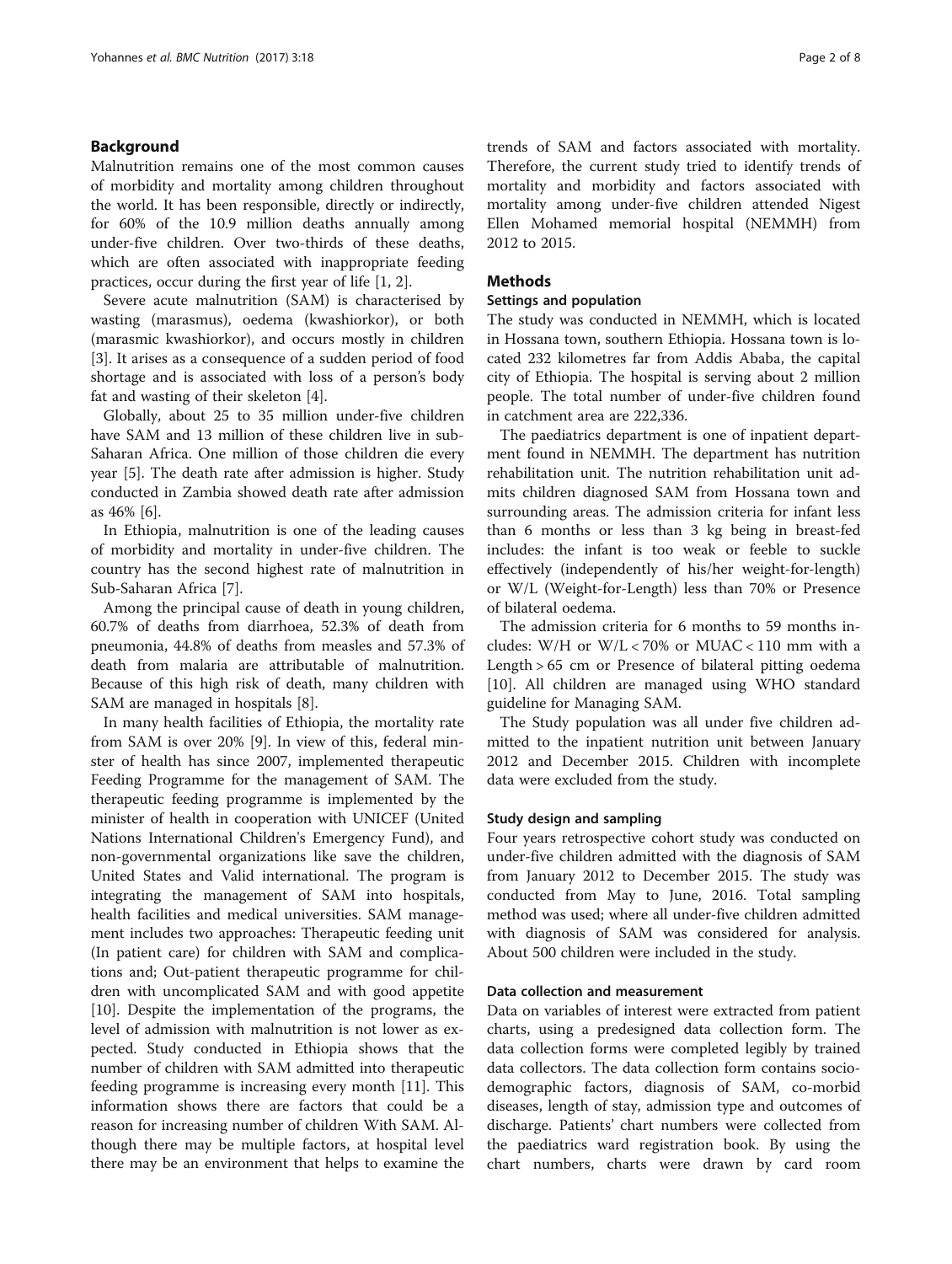workers. The data collectors were trained on the requirements of the protocol and data to be collected. Completeness and legibility of each data collection form was audited at the end of each day by the principal investigators and supervisors to ensure accuracy.

In this study, the dependent variable was time to death of children with SAM while the independent variables included sex, age, length of stay, morbidity, residence, co-morbidity, and admission type.

Mortality was defined as death due to SAM and other comorbid disease while morbidity was referred to SAM. The data on SAM types (Marasmus, Kwashiorkor, and marasmic-Kwashiorkor) was reviewed from patient chart. Length of stay in the hospital was cross-checked by calculating the difference between date of admission and date at which the patient dead/discharged and corrections were made where inconsistency were found. Comorbid disease was defined as co-existence of any other disease/s with SAM. Admission type was assessed by two options: new and repeat admissions.

### Data processing and analysis

Data were entered using Epi-Data version 3.1 and exported to SPSS version 16 for analysis. Trend analysis was done by using STATA version 11. Descriptive statistics was used to summaries study variables.

Model diagnostics was done by using the maximum likelihood estimation. Cox regression model assumption of proportional hazards was checked by Kaplan-Meier hazard plots and testing an interaction of covariate with time. Multi-collinearity among independent variables was checked and showed no significance.

Kruskal Wallis was used to compare if means of "length of stay on the ward" and "age" for the different types of SAM were different. For categorical variables, chi-square was used to show association. A Kaplan-Meier curve was used to estimate survival probability of different types of SAM and admission types.

Bivariate analysis was done to identify associations between dependent and independent variables. Variables significant at P <0.05 level in the bivariate analysis were included in the final cox proportional regression analysis, to identify independent predictors of mortality. Finally, co-morbidity, morbidity groups and admission type were included in cox proportional hazards regression analysis. Cuzick, a non-parametric test was used to examine trend patterns for both morbidity and mortality. A p-value of less than 0.05 was considered as statically significant.

# Results

### Demographic and clinical characteristics of the children

A total of 500 under five children were enrolled in the study. Of these, 243 (48.6%) were females and 257

(51.4%) were males. The median age was 10 months, with an inter quartile range (IQR) of 3 to 24 months. The data also revealed that majority 412(82.4%) children were from out of Hossana while 88(17.6%) were from Hossana. The median length of stay was eleven days, with an IQR of 7 to 16. The overall mortality rate was 35(7.0%) (Table [1\)](#page-3-0).

### Patterns of morbidity

Kwashiorkor (43.0%) was the most frequently recorded morbidity followed by marasmus (32.3%). Majority (89.2%) of admission type was new. Chi square test revealed that there was no association between Childs' sex, type of admission, residence and type of morbidity. Pneumonia was the most common co-morbidity across all morbidity groups (27.6% in kwashiorkor, 37.5% in marasmus and 37.7% in marasmic-kwashiorkor). On the other hand, Pulmonary tuberculosis (PTB) had the lowest prevalence across the co-morbidity groups (4.5% in kwashiorkor, 4.8% in marasmus and 5.8% in the marasmic-kwashiorkor) ( $p = 0.588$ ) (Table [1](#page-3-0)).

### Patterns of co-morbidity

There were various co-morbidities that were recorded in the data. The co-morbidities included PTB, Pneumonia, AGE, acute febrile illness, anaemia, conjunctivitis, malaria, intestinal parasite, burn, candidiasis, cellulitis, congestive heart failure, diarrhoea, Down syndrome, epilepsy, Guillain–Barré syndrome, rickets, scabies, septic shock, skin lesion, nephritic syndrome, hydrocele, hypoglycaemia, and impetigo. The co-morbidities were analysed based on frequencies and the co-morbidities with the lowest frequencies  $(n < 15)$  were grouped together and labelled as "others". Five co-morbidity groups' namely AGE, Diarrhoea, PTB, Pneumonia and others were finally analysed as a single variable labelled co-morbidity. The median age for pneumonia and diarrhoea was 11 months (IQR 3–24). Age had insignificant association with co-morbidity ( $P = 0.282$ ). Patterns of comorbidity differed significantly across sex of children (Table [2\)](#page-3-0).

# Length of stay in different morbidity and co-morbidity groups

The length of stay on the ward in different morbidity and co-morbidity groups did not differ significantly  $(p =$ 0.740 and 0.798 respectively). However, there were significant differences between admission type, with  $p =$ 0.016. Children with new admission type had the longest length of stay of 11 days (IQR 7–19) (Table [3](#page-4-0)).

Total person time at risk is 4132 days. The incidence rate was estimated at 0.077 per day or 28.1 per year. The different survival times were depicted using Kaplan Meier survival curves. They compare the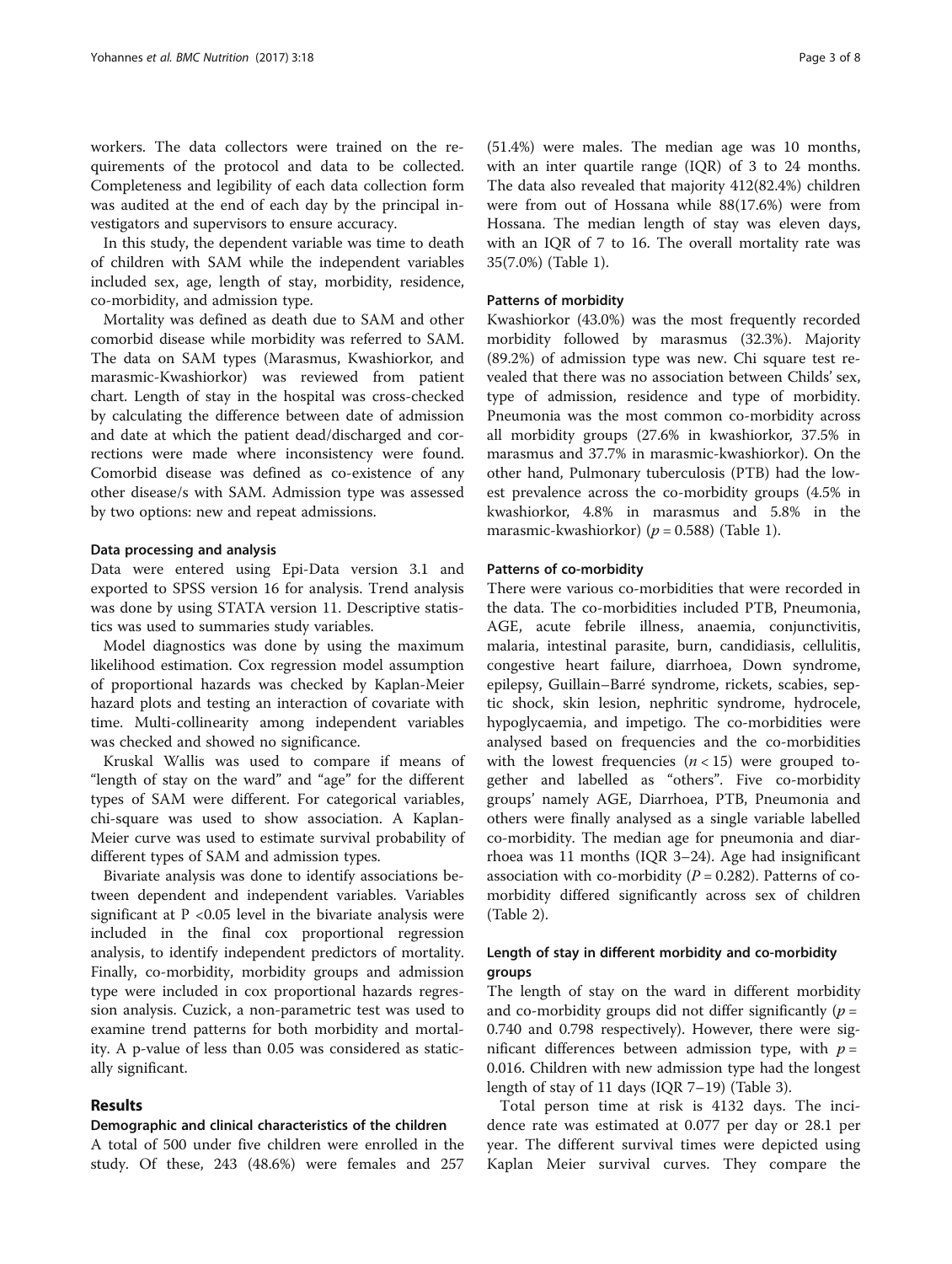| Variables                       | Total (N and %) | Types of SAM          |                    |                                | $P$ -value* |
|---------------------------------|-----------------|-----------------------|--------------------|--------------------------------|-------------|
| $Sex(n = 500)$                  |                 | Kwashiorkor (N and %) | Marasmus (N and %) | Marasmic-Kwashiorkor (N and %) | 0.670       |
| Male                            | 257 (51.4)      | 97 (52.2)             | 70(50.0)           | 50(46.7)                       |             |
| Female                          | 243 (48.6)      | 89(47.8)              | 70(50.0)           | 57(53.3)                       |             |
| Place of Residence( $n = 500$ ) |                 |                       |                    |                                | 0.734       |
| Out of Hossana                  | 412(82.4)       | 154(82.8)             | 119(85.0)          | 87(81.3)                       |             |
| Hossana                         | 88(17.6)        | 32(17.2)              | 21(15.0)           | 20(18.7)                       |             |
| Co-morbidity ( $n = 356$ )      |                 |                       |                    |                                | 0.588       |
| Acute gastro enteritis (AGE)    | 78(21.9)        | 31(23.1)              | 23(22.1)           | 11(15.9)                       |             |
| Diarrhoea                       | 39(11)          | 19(14.2)              | 10(9.6)            | 5(7.2)                         |             |
| PTB                             | 15(4.2)         | 6(4.5)                | 5(4.8)             | 4(5.8)                         |             |
| Pneumonia                       | 118(33.1)       | 37(27.6)              | 39(37.5)           | 26(37.7)                       |             |
| Others                          | 106(29.8)       | 41(30.6)              | 27(26.0)           | 23(33.3)                       |             |
| Admission type $(n = 498)$      |                 |                       |                    |                                | 0.234       |
| New                             | 444(89.2)       | 170(91.4)             | 124(88.6)          | 90(84.9)                       |             |
|                                 |                 |                       |                    |                                |             |

<span id="page-3-0"></span>Table 1 Morbidity by admission type and demographic factors among under five children in NEMMH, Southern Ethiopia

NOTE: (overall  $n = 433$  was dictated by the variable morbidity)

Median age in months (IQR) for Kwashiorkor was 12(4-25), marasmus was 8(3-18) and marasmic-kwashiorkor was 12(8-36). P = 0.0001(Kruskal -Wallis) \*Tested using Chi square

Repeat 54(10.8) 16(8.6) 16(11.4) 16(15.1)

chances of survival in the different morbidity groups given that the child was admitted to paediatric ward for a specified number of days. Children with marasmus and repeated admission had reduced survival rates given that the children come from similar area, have similar co-morbidity, sex and age group (Figs. [1](#page-4-0) and [2\)](#page-5-0).

Cox hazard regression was also used to show the instantaneous risk of death given that the child was admitted to paediatric ward. It revealed that admission type was significant  $(p < 0.001)$ . Children with new admission were 86% less likely to die than repeated admission given that the children were admitted to paediatric ward (HR: 0.14, 95% CI: (0.06, 0.35)) (Table [4\)](#page-5-0).

# Morbidity and mortality trends

Generally, mortality trends vary irregularly in each year but morbidity trends decreased from 2012 to 2014 and increased from 2014 to 2015 (Figs. [3](#page-6-0) and [4\)](#page-6-0). Cuzick, a non-parametric test for trends was used to show the significance of the trends. The trends for morbidity were significant ( $P = 0.008$ ) but the trends for mortality were insignificant ( $P = 0.851$ ).

# **Discussion**

This study was conducted on 500 severely malnourished children admitted to Nigest Elleni Mohammad memorial hospital from January 2012 to December 2015 to investigate morbidity and mortality trends and factors associated with mortality of children with SAM.

|   | Table 2 Co-morbidity groups by admission type and demographic factors among under five children in NEMMH, Southern Ethiopia |  |  |  |  |  |  |  |
|---|-----------------------------------------------------------------------------------------------------------------------------|--|--|--|--|--|--|--|
| . |                                                                                                                             |  |  |  |  |  |  |  |

| Variables                      | Total (N and %) | Co-morbidity diseases |               |          |               |            | $P$ -value* |
|--------------------------------|-----------------|-----------------------|---------------|----------|---------------|------------|-------------|
| Sex $(n = 500)$                |                 | AGE (%)               | Diarrhoea (%) | PTB (%)  | Pneumonia (%) | Others (%) | 0.043       |
| Male                           | 257 (51.4)      | 33 (42.3)             | 23 (59)       | 4(26.7)  | 69 (58.5)     | 51(48.1)   |             |
| Female                         | 243 (48.6)      | 45 (57.7)             | 16(41)        | 11(73.3) | 49 (41.5)     | 55 (51.9)  |             |
| Place of Residence $(n = 500)$ |                 |                       |               |          |               |            | 0.152       |
| Out of Hossana                 | 412 (82.4)      | 62 (79.5)             | 35 (89.7)     | 15 (100) | 93 (78.8)     | 90 (84.9)  |             |
| Hossana                        | 88 (17.6)       | 16(20.5)              | 4(10.3)       | 0(0)     | 25(21.2)      | 16(15.1)   |             |
| Admission type ( $n = 498$ )   |                 |                       |               |          |               |            | 0.672       |
| <b>New</b>                     | 444 (89.2)      | 72 (92.3)             | 34 (87.2)     | 12 (80)  | 106 (89.8)    | 95 (89.6)  |             |
| Repeat                         | 54 (10.8)       | 6(7.7)                | 5(12.8)       | 3(20)    | 12 (10.2)     | 11(10.4)   |             |

NOTE: (overall  $n = 356$  was dictated by the variable co-morbidity)

Median age in months(IQR) for AGE 8(2–12), diarrhea 11(3–24), PTB 12(7–36), pneumonia 11(3–24), others 9(3–24) P = 0.282 (Kruskal –Wallis) \*Tested using Chi square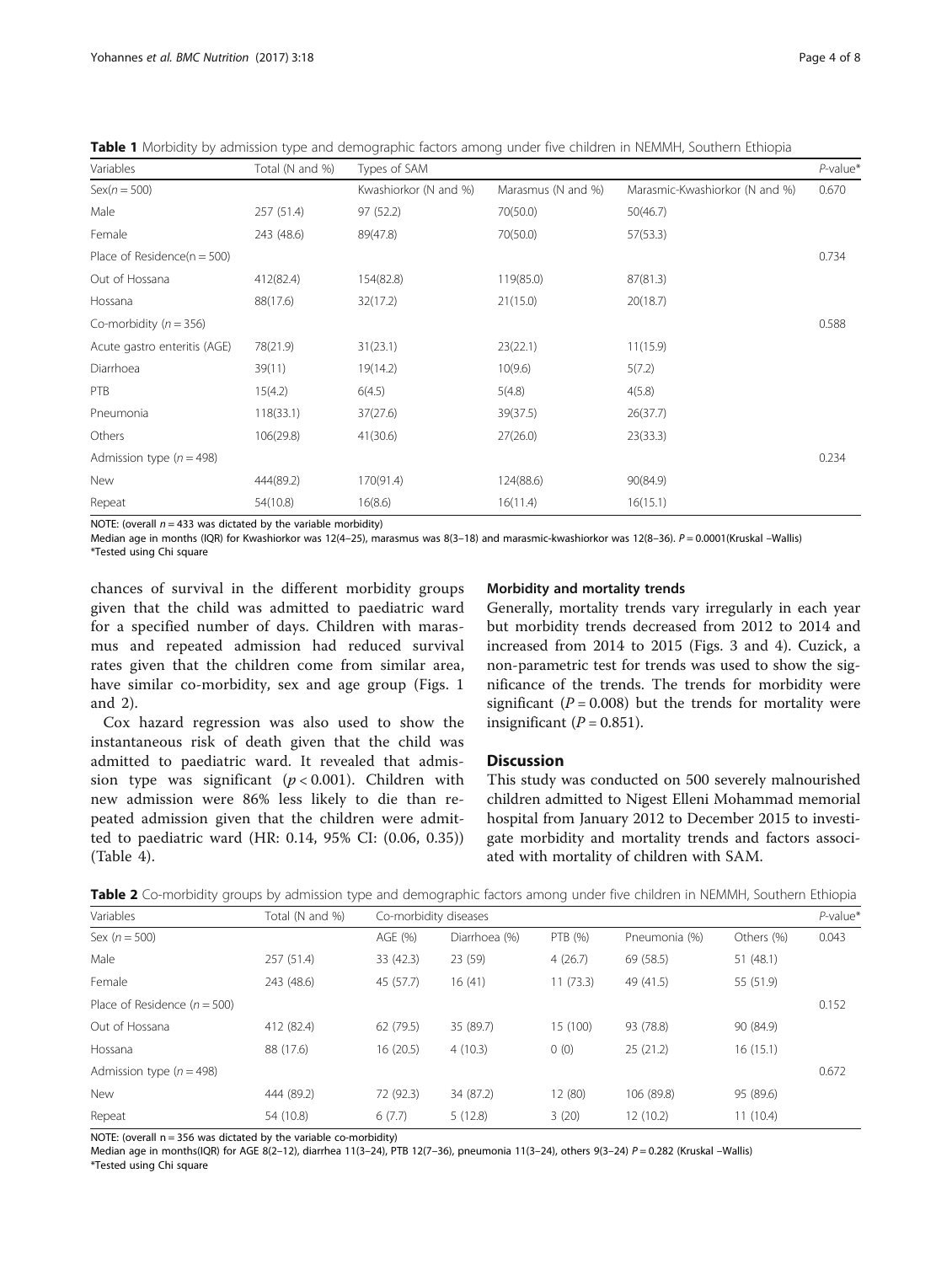| Variables                    | Frequency | Median Length of stay in days | Inter quartile range (25-75) in days | *P-value |
|------------------------------|-----------|-------------------------------|--------------------------------------|----------|
| Morbidity ( $n = 433$ )      |           |                               |                                      | 0.740    |
| Kwashiorkor                  | 186       | 12                            | $4 - 25$                             |          |
| Marasmus                     | 140       | 8                             | $3 - 18$                             |          |
| Marasmic-Kwashiorkor         | 107       | 12                            | $8 - 36$                             |          |
| Co-morbidity ( $n = 356$ )   |           |                               |                                      | 0.798    |
| AGE                          | 78        | 8                             | $2 - 12$                             |          |
| Diarrhoea                    | 39        | 11                            | $3 - 24$                             |          |
| PTB                          | 15        | 12                            | $7 - 36$                             |          |
| Pneumonia                    | 118       | 11                            | $3 - 24$                             |          |
| Others                       | 106       | 9                             | $3 - 24$                             |          |
| Admission type ( $n = 498$ ) |           |                               |                                      | 0.016    |
| New                          | 444       | 11                            | $7 - 19$                             |          |
| Repeat                       | 54        | 8                             | $5 - 14$                             |          |

<span id="page-4-0"></span>Table 3 Comparison of length of stay among under five children with SAM attending NEMMH, Southern Ethiopia

\*Tested using Kruskal –Wallis

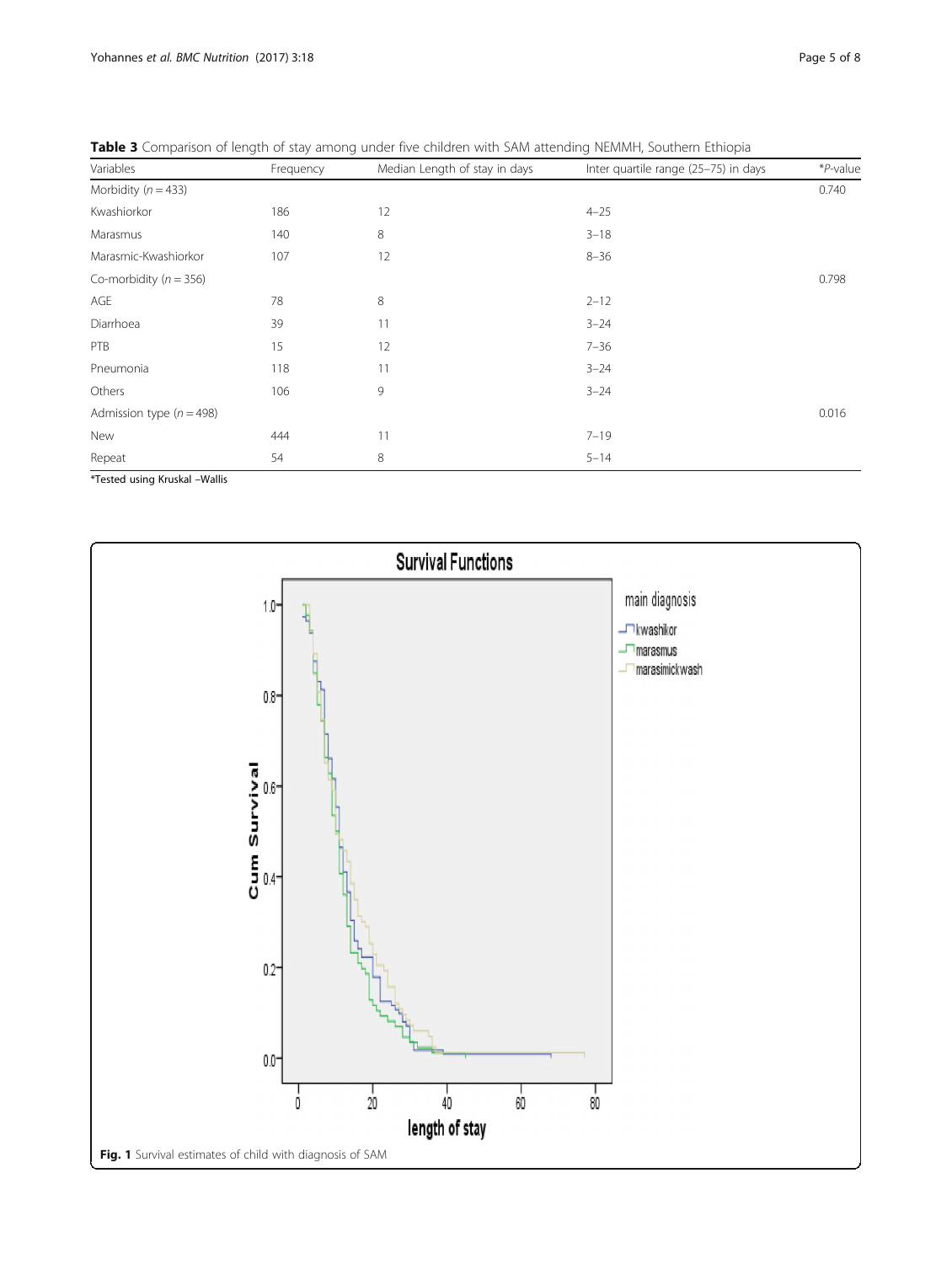<span id="page-5-0"></span>

Table 4 Probability of death among under five children with SAM attending NEMMH, Southern Ethiopia

| Variables                    | Hazard ratio (CI)   | *P-value |
|------------------------------|---------------------|----------|
| Morbidity ( $n = 433$ )      |                     |          |
| Kwashiorkor                  | 1.055(0.364,3.058)  | 0.978    |
| Marasmus                     | 0.936(0.284,3.081)  | 0.922    |
| Marasmic-Kwashiorkor         | 1                   |          |
| Co-morbidity ( $n = 356$ )   |                     |          |
| AGF                          | 1                   | 0.974    |
| Diarrhoea                    | 1.795(.298,10.810   | 0.523    |
| PTB                          | 5.899(0,947,36.755) | 0.057    |
| Pneumonia                    | 1.639(0.361,7.446)  | 0.522    |
| Others                       | 1                   |          |
| Admission type ( $n = 498$ ) |                     |          |
| New                          | 0.140(0.057,0.348)  | 0.001    |
| Repeat                       |                     |          |

\*Tested by using chi-square

The findings of the study showed that, mortality trends vary irregularly in each year, but morbidity trend decreased with admission from 2012 to 2014 and increased from 2014 to 2015. The morbidity trends in current study are in agreement with 2015 national report of Uncief. The report showed that, the number of children 6 months to 59 months with SAM admitted into therapeutic feeding programme is increasing every month. The south Ethiopia region has high trend of admission. The increase in admissions is attributed to the failure of the autumn rains that has greatly contributed to the deterioration of the food security in this region [[11](#page-7-0)].

Kwashiorkor was seen as the most frequently recorded type of SAM and had highest presence of comorbid diseases. This is similar with some previous studies [\[6](#page-7-0), [12](#page-7-0), [13\]](#page-7-0), but it is inconsistent with study conducted in Colombia [[14\]](#page-7-0). The difference may be due to difference in causes of malnutrition and life styles in the regions.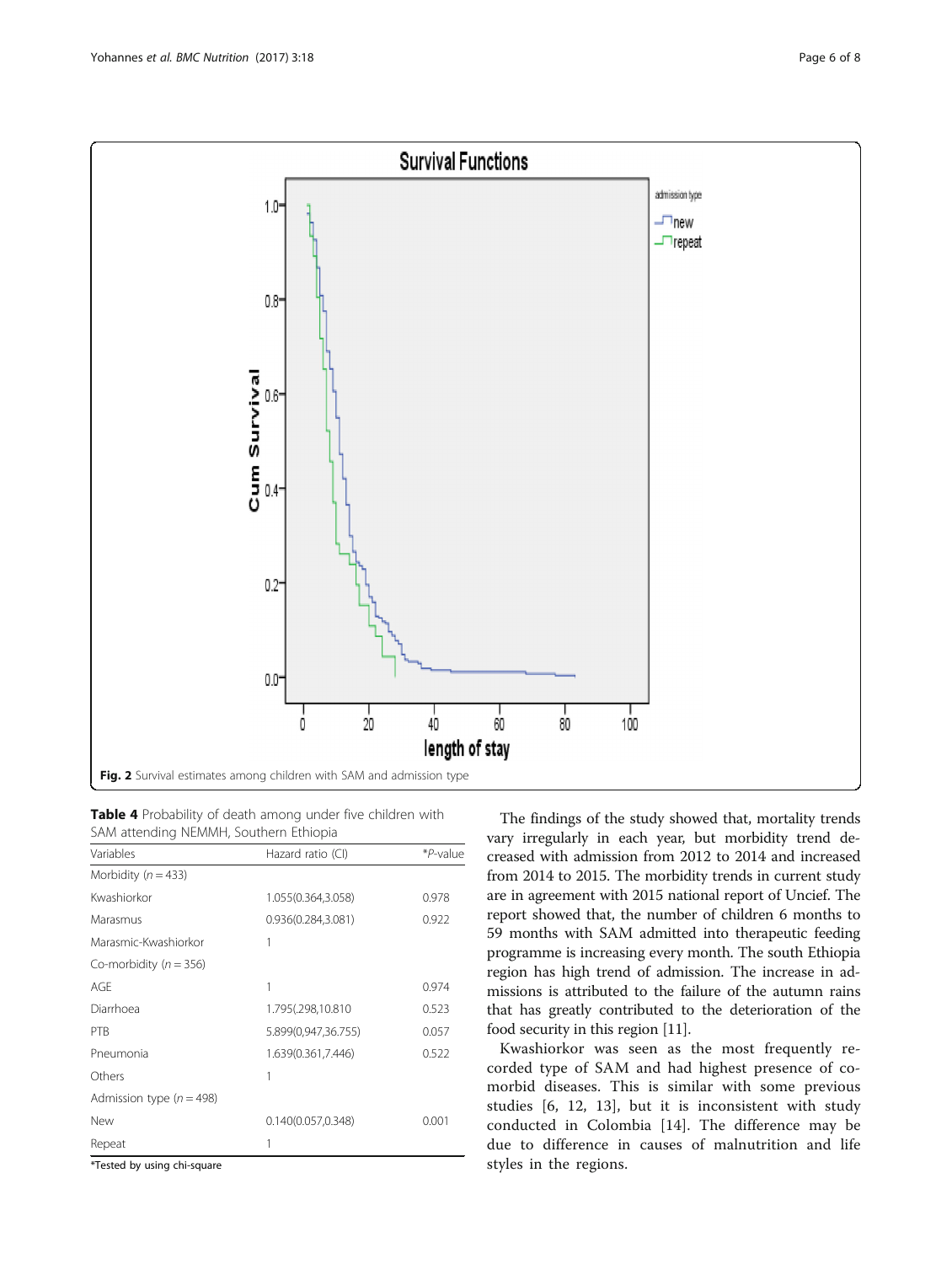<span id="page-6-0"></span>



This study showed no significant association of SAM and comorbid diseases. This is inconsistent with study done in south Ethiopia, which showed morbidity of the child by diarrhoea was associated with SAM [[15\]](#page-7-0). The difference may be due to difference in study design.

Pneumonia was seen the commonest form of comorbid disease. This may be due to inhalation of part of the diet is a common cause of pneumonia in all malnourished patients. Patients should be closely observed whilst they are being fed by the caretaker to ensure that the correct technique is being used [\[9\]](#page-7-0).

Children with new admission were 86% less likely to die than repeated admission. This may be due to deterioration of diseases in repeated admission, as a result the chance to recover may decreases.

The death rate in current study was 7%. This finding is consistent with the minimum international standards set for management of SAM which was less than 10%. It is also less than the death rate recorded in Jimma University specialized hospital, which was 9.3% [\[9](#page-7-0), [13](#page-7-0)]. The difference may due to difference in patients load. But the death rate of this study is higher than the target set by federal minster of health, which showed less than 5% [\[16\]](#page-7-0).

In current study, the average length of stay in the hospital was 11 days; this is consistent with the minimum international standard set for management of severe acute malnutrition, which showed average length of stay less than 30 days [[9\]](#page-7-0). Study conducted in Jimma university specialized hospital and South Ethiopia showed longer average length of stay than current study [[12, 13](#page-7-0)]. The may be due to difference in co-morbid diseases seen among the children.

Co-morbid diseases did not show significant effect on mortality of the children. This is differing from study done in Jimma university specialized hospital, which showed children with comorbidities were more likely to die than without comorbidities. This difference may be due to small sample sizes of current study [\[13](#page-7-0)].

This study has the following limitations:

Because of incompleteness, the HIV status has not been included.

The study did not consider biochemical findings and medical supplies that might have influenced outcomes.

The proportion of missing value on morbidity types is big.

Further studies should be done considering multifactorial aspects including biochemical factors and medical supplies. Studies should also be done in the hospital including HIV status with strict follow up of recording HIV status of the under five children with SAM.

# Conclusion

Mortality trends of SAM vary irregularly across the years but morbidity trends increased with admission from